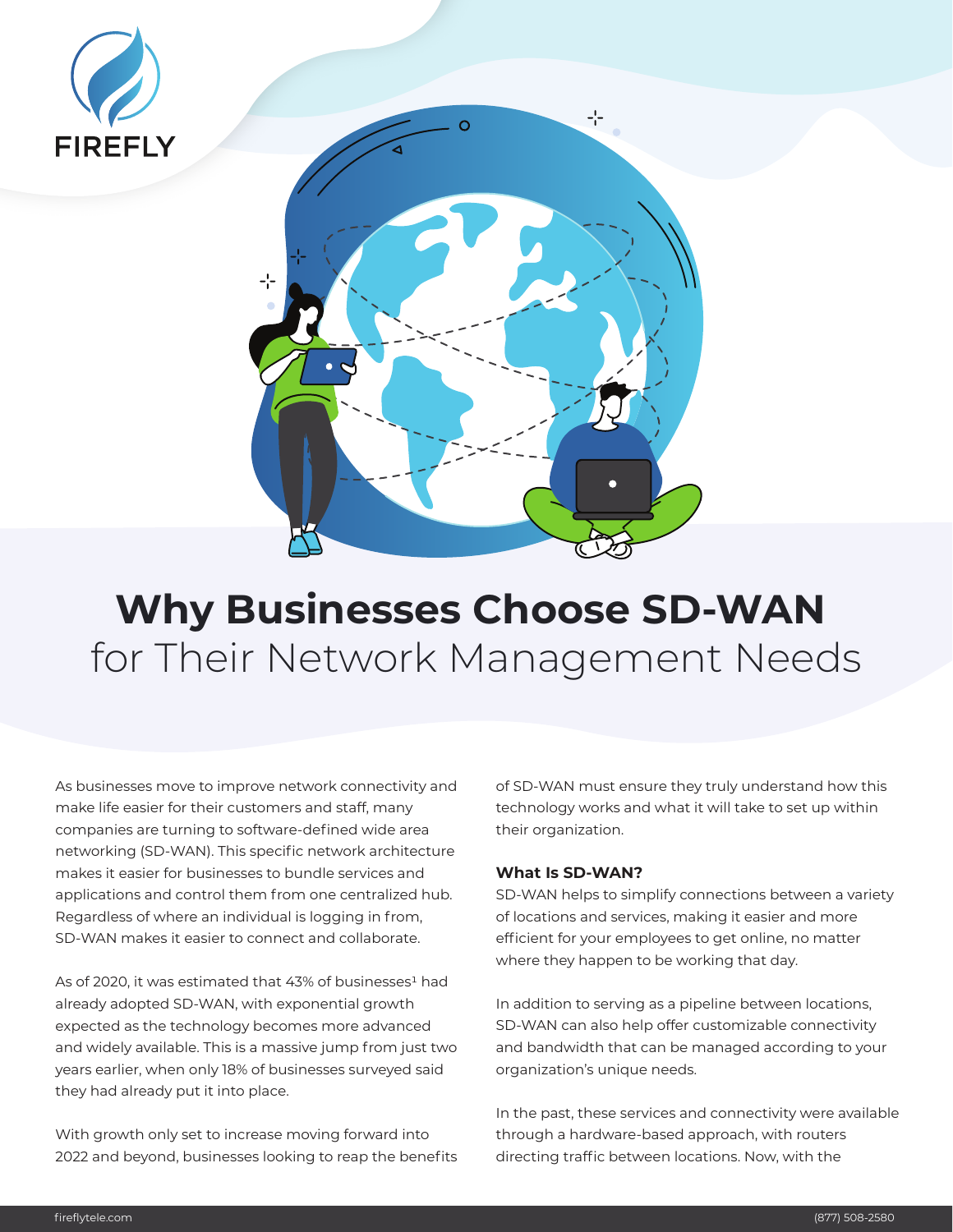

growing availability of cloud architecture, SD-WAN can utilize this increased functionality and capacity to offer users a streamlined and consistent experience driven by AI and machine learning, which can continually optimize and improve how your network traffic is directed and managed.

# **Why Choose SD-WAN?**

With cloud architecture continually improving, it's no surprise that SD-WAN adoption continues to grow.

Some experts estimate it to be one of the fastest-growing segments of the enterprise network market, with compound revenues growing at a rate of 30.8% per year.2 However, businesses aren't just adopting SD-WAN because they want to be on the cutting edge. They embrace it because it offers real, tangible benefits for their businesses.

Here are some of the most meaningful benefits you'll experience when switching to SD-WAN.

## **Strengthens Connectivity to and From the Cloud**

We've officially reached a point in history where operating a business in a multi-cloud environment has become the standard. When you're operating in this type of environment, directing traffic with routers no longer makes sense.

Instead, adopting SD-WAN can help you navigate your multi-cloud environment by facilitating connectivity to and from each cloud service. This strengthened



connectivity does not come at the expense of bandwidth or network capacity – in fact, it helps your organization better use your network resources, so you can better control how traffic is managed across multiple locations.

#### **Improves User Experience**

No one likes waiting for a sluggish connection to establish or experiencing lags or delays during a video call. There are huge costs<sup>3</sup> associated with even minor delays, such as lost productivity, employee frustration and low morale, and a poor customer experience that leads to decreased conversions and sales.

Fortunately, improving your connection to various cloud services and locations offers a considerable boost in your overall network performance. This improves your user experience across the board and helps keep your employees happy and productive. Implementing SD-WAN is a smart step toward making this happen.

#### **Simplifies Operations Through Automation**

One of the most critical benefits of using SD-WAN is that solutions can utilize AI and machine learning to develop rules and policies that simplify your operations. SD-WAN is also compatible with various transport services, including LTE, VPN, and MPLS, making it simpler to build an intelligent network using simple integrated infrastructure.

The ability to gain additional capabilities and controls without needing to rely on human intervention gives businesses the opportunity to scale up and down at will, offering the potential for exponential growth.

#### **Reduces Costs**

Instead of paying for capacity, services, or hardware that you don't need, opting for SD-WAN over traditional options like MPLS gives businesses the chance to build a custom solution that works for their needs. When spread out across multiple branches or locations, these savings can be substantial.

Additionally, you won't have to deal with ongoing maintenance of aging hardware, which can be a massive drain for a growing business. Many businesses that implement SD-WAN also find that their personnel costs become more reasonable as management of network operations and bandwidth is automated.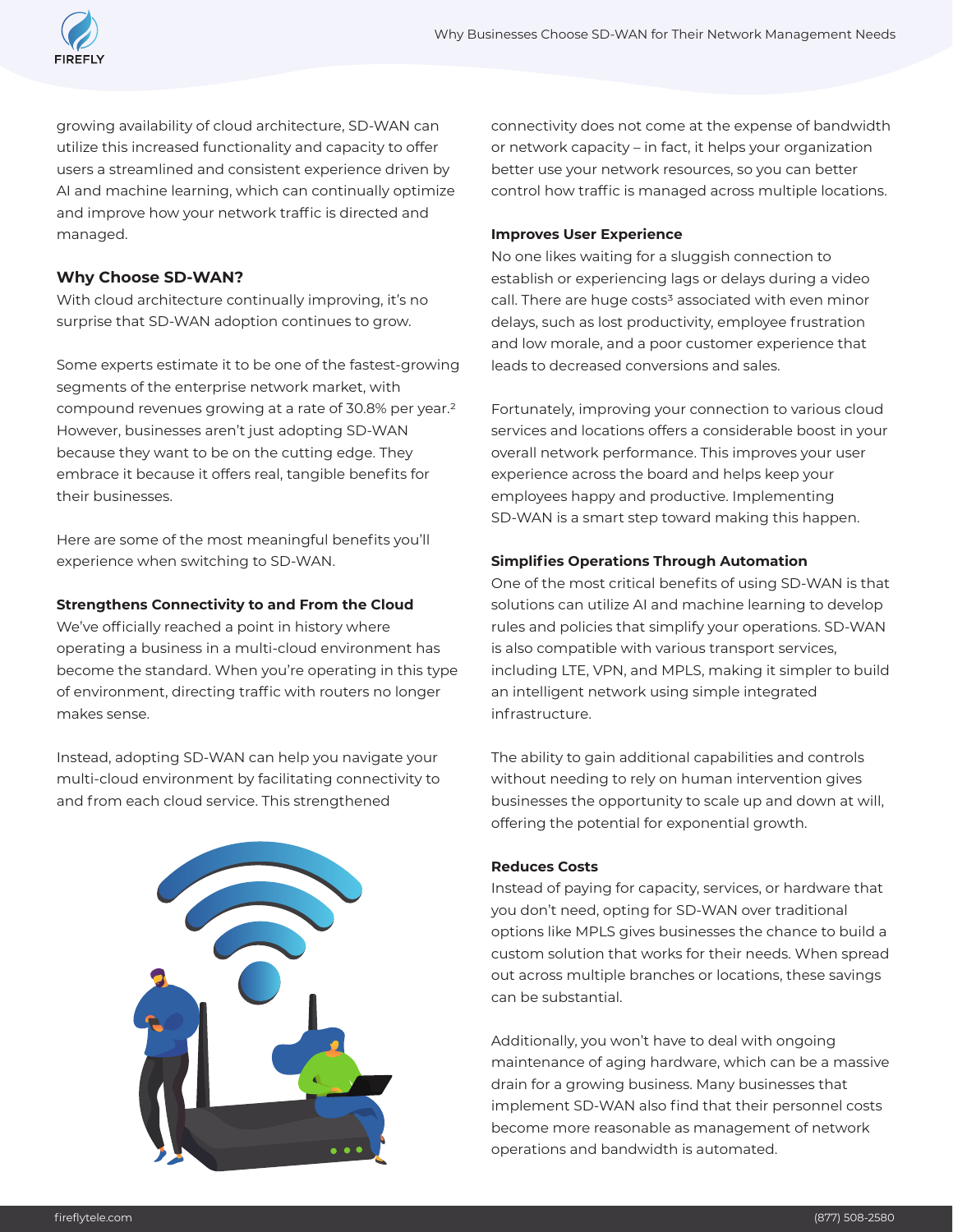

#### **Improves Cybersecurity Posture**

Implementing SD-WAN doesn't just offer cost savings in terms of networking and setup fees. This solution can also make securing your technology much more straightforward and cost-effective.

With cybersecurity concerns on the rise and researchers estimating that 93% of businesses<sup>4</sup> are vulnerable to bad actors, making the security of your business simpler and easier has never come at a better time.

SD-WAN does this by offering greater holistic visibility and control over your network, putting you in a position to identify threats and take action against them faster.

## **Provides Much-Needed Flexibility**

The flexibility of SD-WAN is another significant benefit that organizations looking to grow at their own speed find beneficial. Instead of having to make expensive capital investments in hardware and other inflexible systems, businesses can leverage SD-WAN's easy scalability.

This gives them the confidence to build towards ambitious growth targets, knowing that their connectivity, bandwidth, and network capacity can always rise to meet their needs.

# **Relevant Use Cases for SD-WAN**

Taking the leap into the implementation of SD-WAN may be intimidating, but positive, relevant examples of use cases in action can help make the path forward less bewildering. Let's discuss two of the most relevant use cases for SD-WAN.



### **Branch Offices**

Using SD-WAN to offer branch offices<sup>5</sup> universal connectivity, speed, and reliability is one of the primary use cases of this technology. SD-WAN allows for seamless sharing of network resources across various locations with no compromise in quality, thanks to intelligent traffic prioritization.

Implementing SD-WAN also adds a layer of security to all of your branch locations. This is due to the increased visibility and control offered by SD-WAN, allowing a business's IT department to keep a much closer eye on each branch, even when it's not geographically proximate.

Implementing SD-WAN can also significantly cut bandwidth costs since businesses can eliminate fees associated with backhauling traffic to their data center and back to each branch office.

# **Multi-Cloud Access or Multi-Cloud Environments**

Utilizing more clouds inherently means more complexity, and working in a multi-cloud environment requires solutions that are built for this type of connectivity. Otherwise, it's easy to find yourself hamstrung by slow and insecure connections that put your productivity and security at risk.

SD-WAN makes it so much simpler to manage your multi-cloud environment since it supports the connectivity each branch office needs to leverage the clouds of their choice. It also offers increased capacity for incident and disaster recovery since it can provide redundancy if one vendor or service happens to go down.

Additionally, managing a multi-cloud environment without the end-to-end visibility and transparency SD-WAN provides can be challenging. Every cloud environment is unique, and managing the policies and standards of each without a centralized strategy can cause enormous challenges for any IT department.

Operating with multiple clouds is much easier once you've set up SD-WAN, as it can help you achieve a unified solution with integrated security that doesn't take an entire department to set up and monitor.